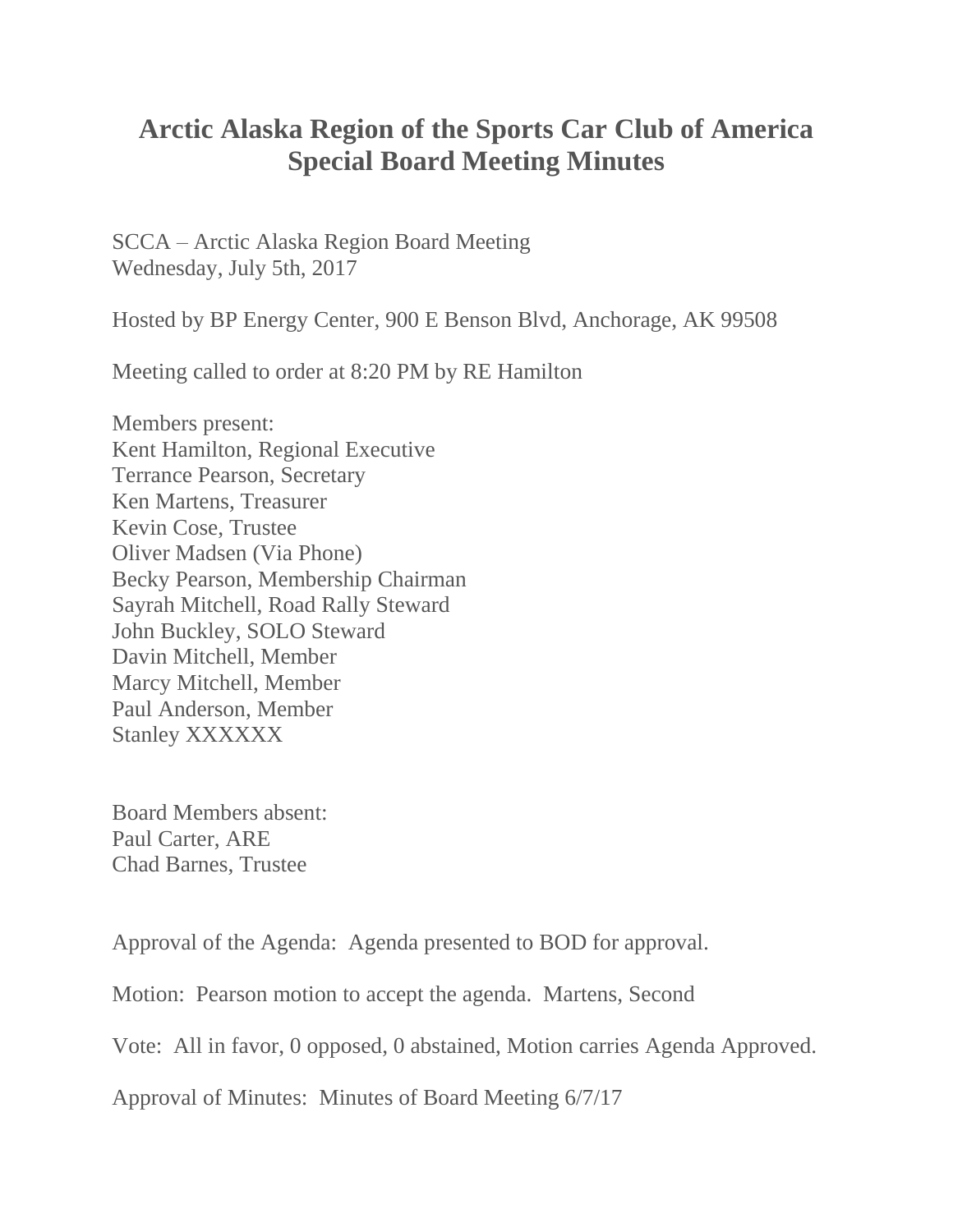Discussion: The meeting minutes for the meeting of  $6/07/2017$  were posted on the website.

Motion: A motion was made by Cose to accept the minutes. Treasurer Martens seconded the motion.

Vote: All in favor, 0 opposed, 0 abstained, Motion carries Minutes Approved.

Minutes of Board Meeting 5/3/17

Discussion: 5/3/17 Minutes were tabled due to discrepancy noted by Tom Lewis. Discrepancy was that Oliver Madsen was both Present and Not Present in the minutes. The discrepancy was corrected. Oliver Madsen was not present.

Motion: A motion was made by Martens to accept the minutes. Pearson seconded the motion.

Vote: All in favor, 0 opposed, 0 abstained, Motion carries Minutes Approved.

Treasurers Report: Presented by Treasurer Martens. We have money. With Special donation, we have \$10,001.91 as a Current Balance.

Discussion: Sayrah had a question for the next meeting. Can we get an estimated average of what we make vs what we spend. Martens can do expenses and income. Pearson aske is this something that the SOLO Steward should be doing. Buckley stated no. Hamiltion questioned is this something that is being done as a part of the SOLO Audits after each event. Pearson stated he believed not. Cose thought it would be fair to have a itemized breakdown. Corey Munk said data is good and we should get as good as data as we can get. Sayrah thinks that it would help in planning. Kent wants total expenses and when it gets close to authorized SOLO budget we need to increase funding.

Motion: A motion was made by Pearson to accept the treasurers report. Cose seconded the motion.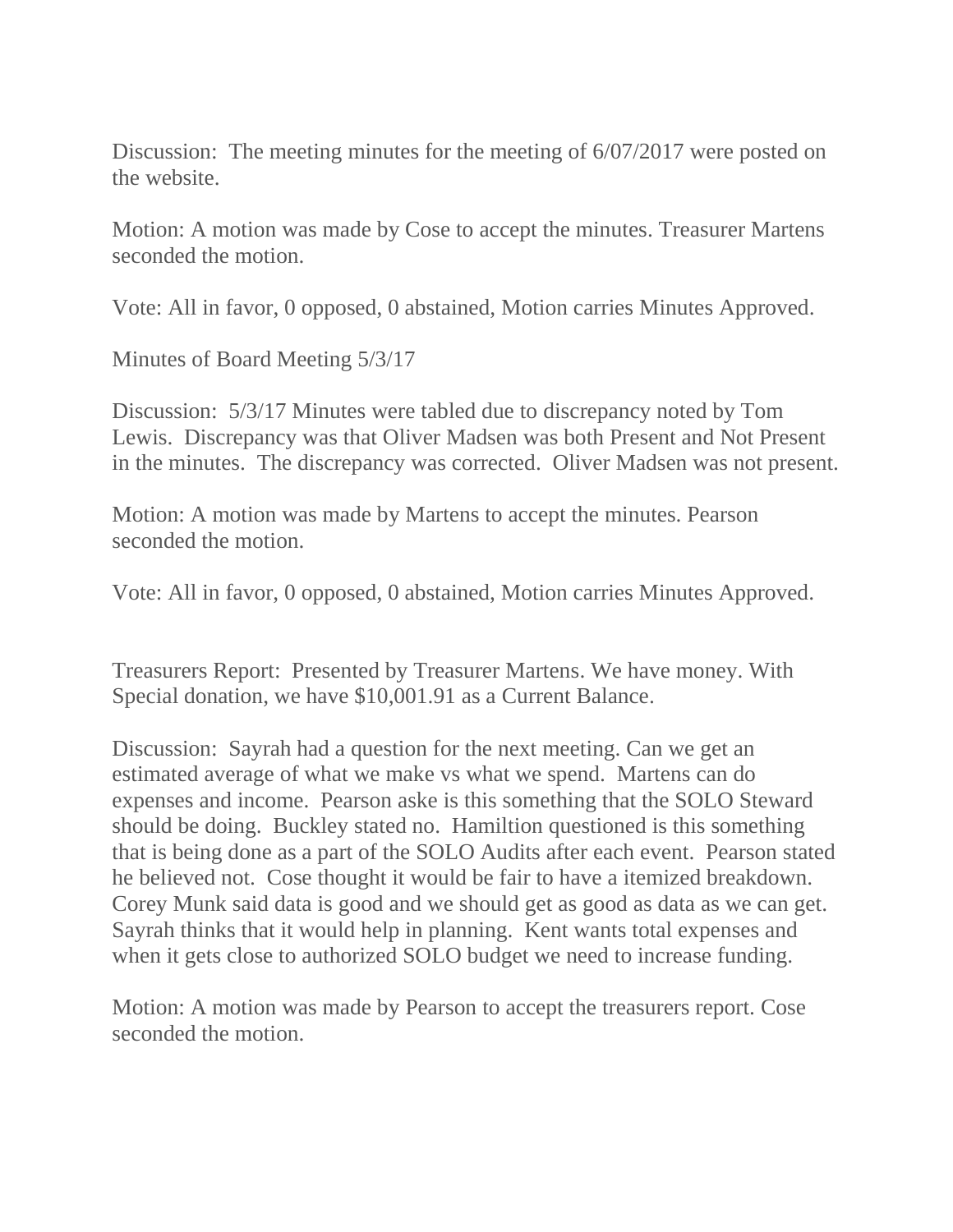Vote: All in favor, 0 opposed, 0 abstained, Motion carries Treasurer Report accepted.

## Program Reports:

Membership Steward Report: As of 5 July, the Club had 73 members. Emaild expiring members. Becky stated that we attended REV Alaska Car Show. Booth included 5 Cars, John Pearson, Ken Martens, Becky Pearson, Terrance Pearson, Chad Barnes attended with their vehicles. Event should happen again next years and we should participate.

SOLO Steward Report: Buckley stated that we needed to define what Novice is because there was confusion. Buckley presented draft SOLO supplemental defining classes for review as well as points system. Houston having problem with food. Subway was the decision and Sayrah said she would go and get it. North Pole had a complaint. Buckley doesn't want to deal with complaints so looking for alternate location. Recommendation that a response to the complainants be done. Kent state he would draft up a response and send to board tomorrow to send in response to the complaint. Can't use parking lot on Saturday at North Pole Middle as the lot needs to be available for the pool from 1230-4pm. North Pole High is not doable. Carlson Center is not contracted for yet. Discussion on starting a SOLO at 2PM. What are the noise ordinance for Fairbanks? Discussion that we will not have cars on course at 3pm. Discussion on completing by 10pm. Noise ordinance says 11pm must not disturb. Discussion on numbers of runs. Possibly one run group and done. Got to know what time we are going to shut down. Pearson said he will complete the contract. Pearson said trailer will not be available. Will need to coordinate a way to get equipment up.

Kenai has not processed any documents as school board wants sanction and insurance prior to processing. Date is August 5-6. Buckley stated that he wanted to do a delayed start for Saturday. Reason is the long drive from Anchorage to Kenai. Martens asked if there was a delayed start for Fairbanks events? Suggestion that cars go on course at 1:30p. 9am show time, 930am registration open. Pearson said course will be set at 730 regardless. Course will be in the front parking lot. Some discussion on noise and what is allowable. Some discussion on getting Sullivan Arena.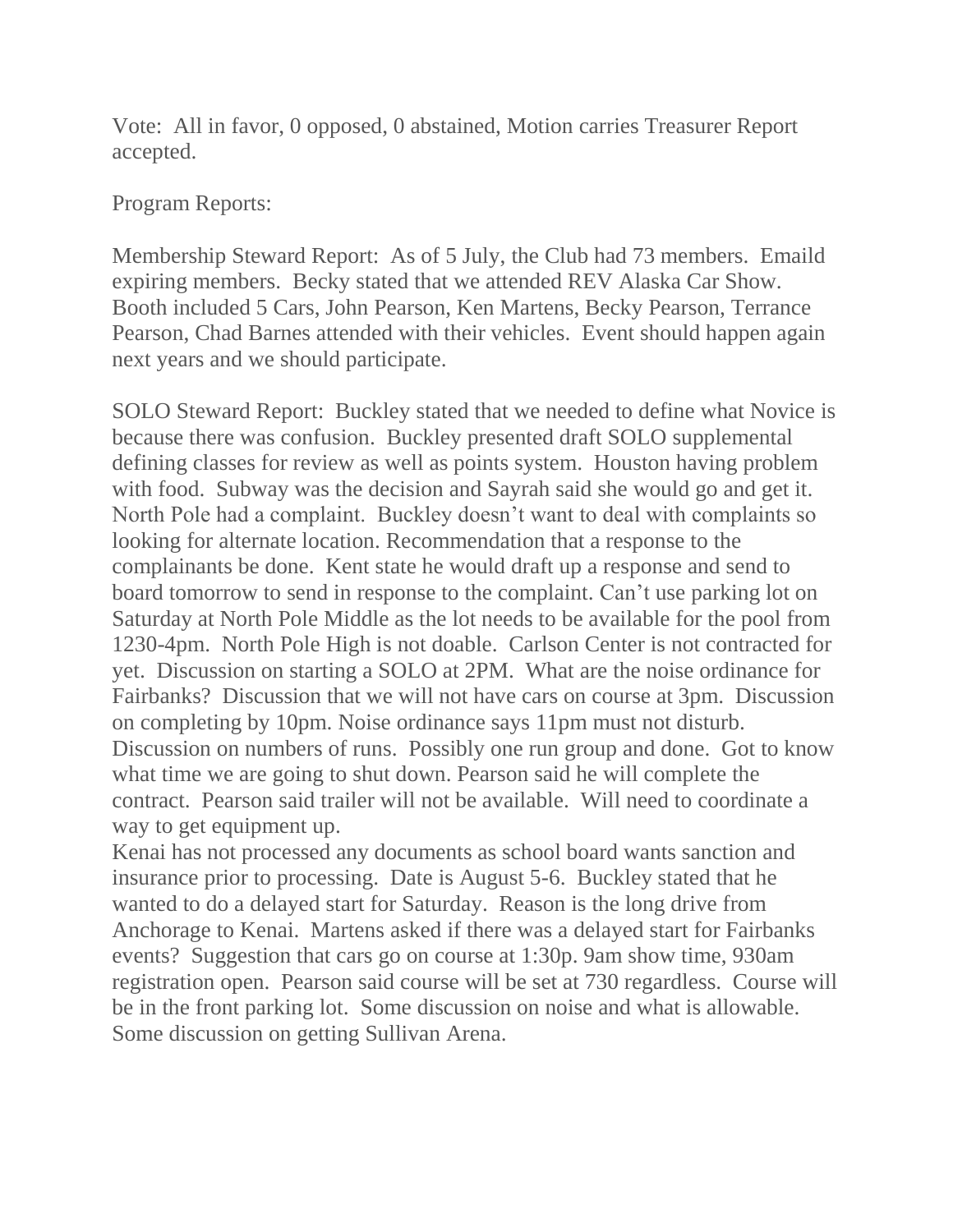Rally Cross Steward Report: No report. Rally Cross Steward not present. Road Rally Steward Report: Rallies are cool anyone have time to help. Sayrah asked for assistance. Pearson suggested rally in Fairbanks prior to SOLO. Sayrah wants cool roads. Martens said roads don't have to be cool. Buckley suggested that a scavenger hunt would be great. Discussion on submitting sanction immediately. Discussion on RRSS doing the check ride. Sayrah stated that she will probably not go to Fairbanks for the weekend. Pearson suggested a shortest mileage distance rally. Pick 5 points. Pearson said he would check ride on Friday. Cose is concerned that there is nothing in this type of rally to discourage speeding. Pearson stated that the General Instructions cover us. Hamilton asked Sayrah what she needed in the next couple of days to facilitate the road rally. Sayrah stated she needed signatures from RE and RRSS. Agreed to submit sanction forms.

RE Report: Nothing to report.

## Old Business

By Laws: Ken asked if we are waiting on Nationals. Ken state we are waiting on Paul. Ken stated he would talk to Paul to get the bylaws and send to Nationals. Pearson stated that we were going to review the P&P. Discussion about changing the requirement to not be able to send via electronic media. Pearson stated he would send out the P&P. Must get reviewed as soon as possible. Pearson suggested flying to Topeka for review.

New Business:

OUT OF STATE TRAINING: Sayrah stated she would like to go do training at other Regions. Board supported and told her to find when and where and bring it to the board for approval.

CLUB VAN: Pearson would like to find another place to park the Club Van. Stated that the recovery of equipment consumes his garage.

We need to start looking now.